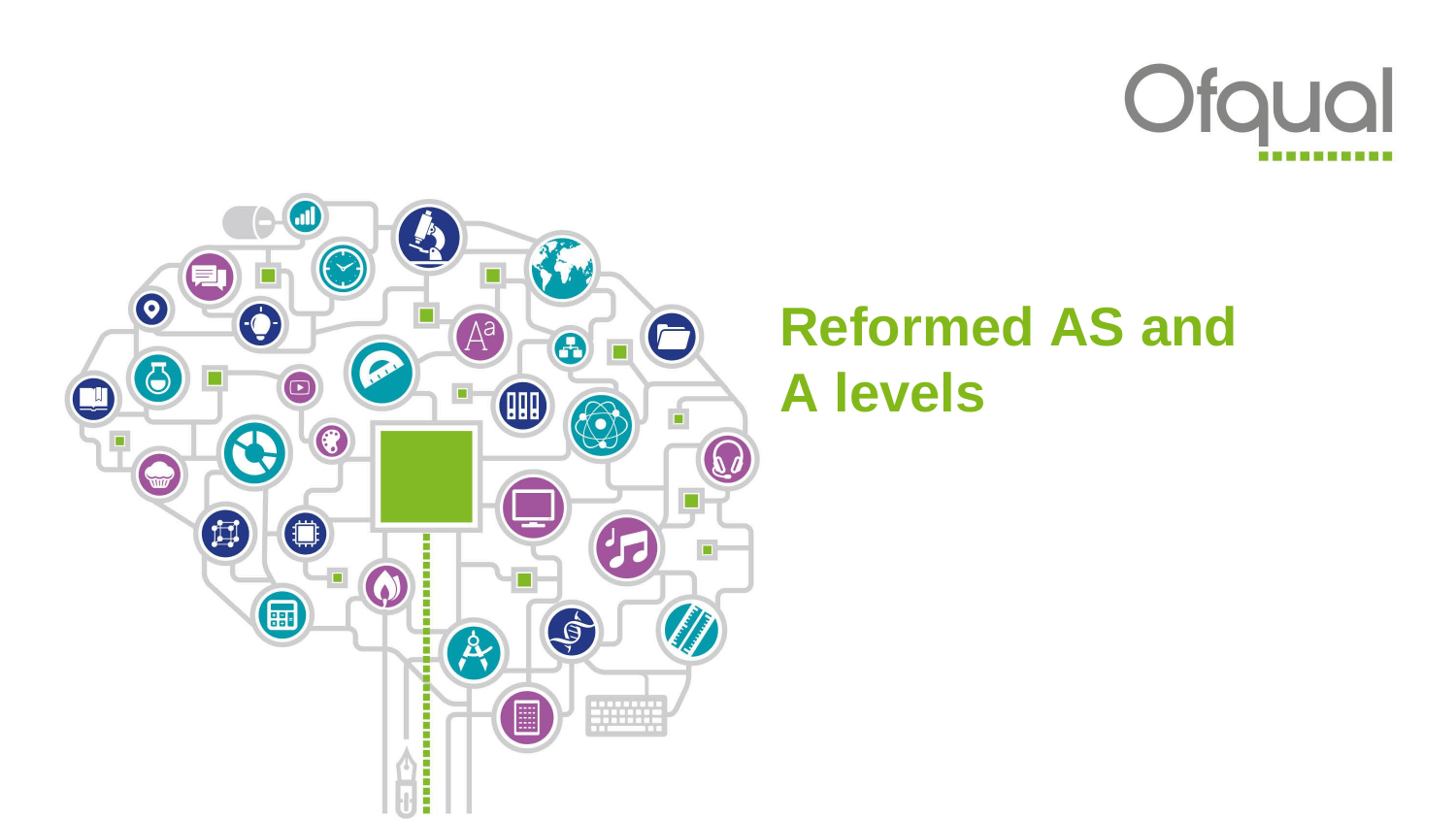#### **Reformed AS level**

- **Content** Drawn from the new A level content
- **Demand** Same as current AS qualifications
- **Structure** AS is now a separate qualification with the marks no longer counting towards A level May not be offered in all subjects in your school or college Taught over 1 or 2 years Exams at end of the course
- **Assessment** Most subjects have no non-exam assessment
- **Grading** Remains A to E plus U

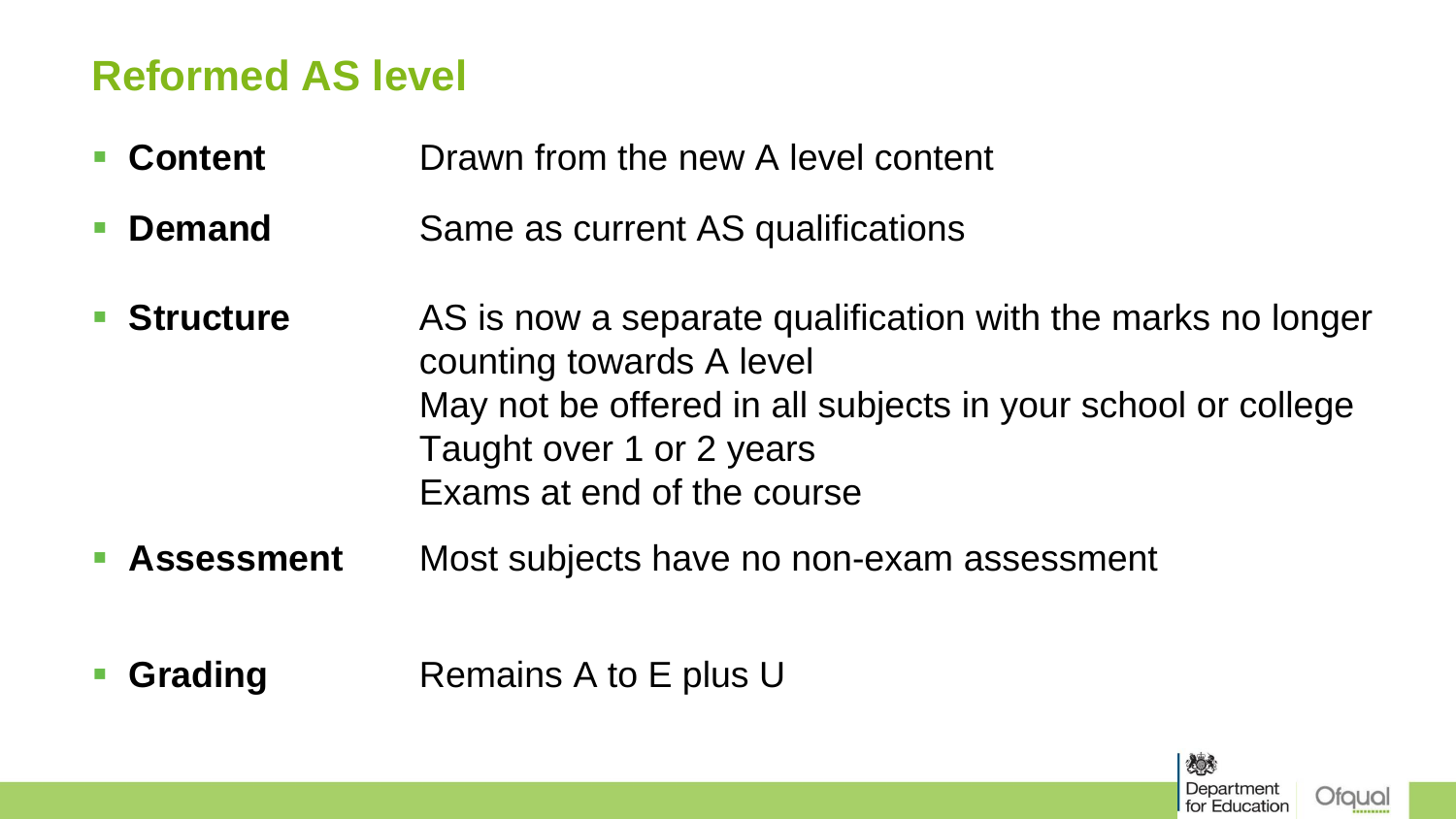#### **Reformed A levels**

- **Content** Changes to better prepare students for university
- **Demand** Same as current A levels
- **Structure** All exams at the end of the two-year course Marks from the AS do not count towards the A level
- **Assessment** Mainly by examination Non-exam assessment only where necessary
- **Grading** Remains A<sup>\*</sup> to E plus U A separate grade for science practical work

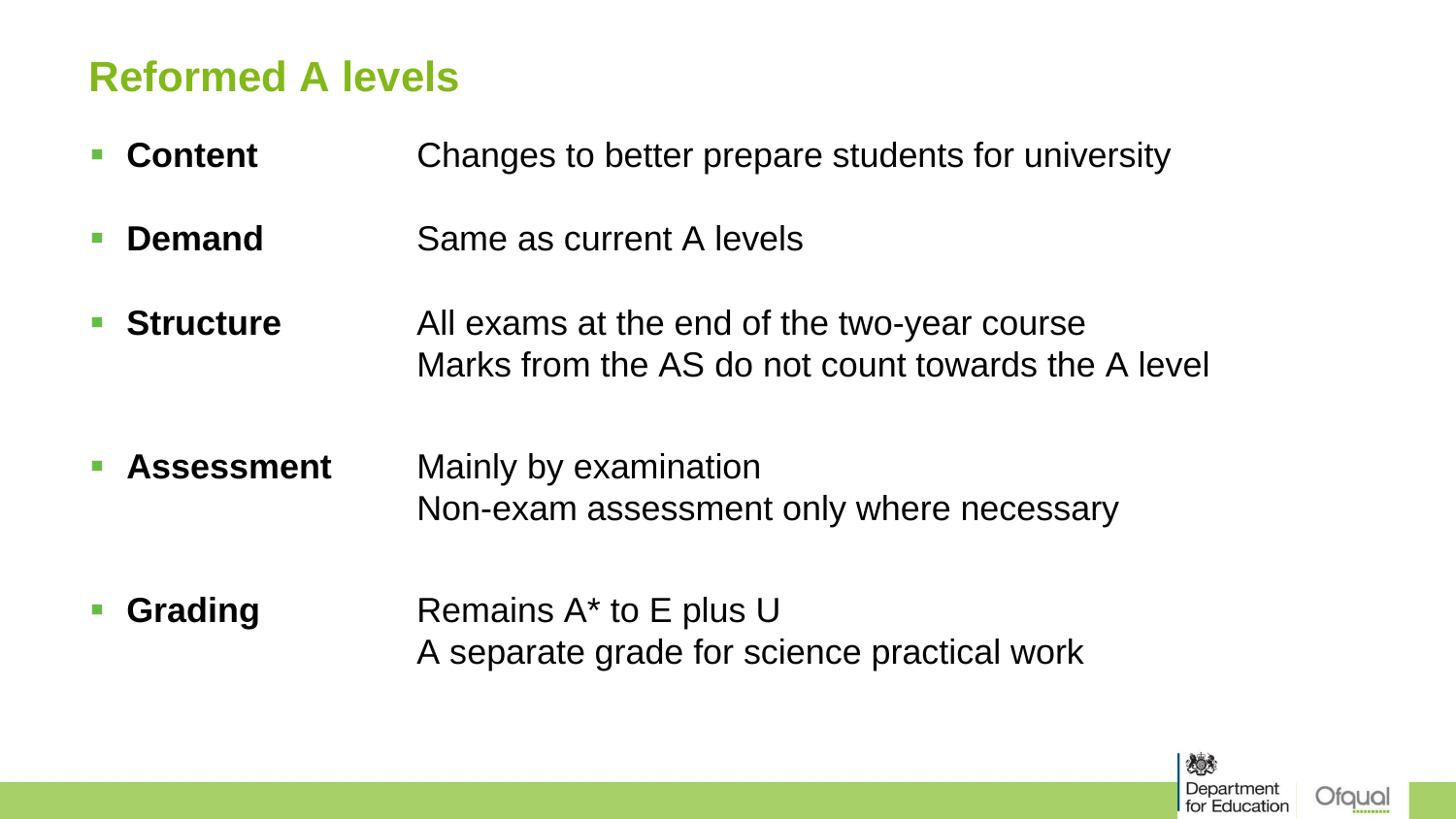### **Awarding**

- The standards of AS and A levels are not being changed; on average students who would have got Bs previously will get a B in reformed subjects.
- Exam boards will still use predictions (based on GCSE prior attainment) to guide their awards
- Key grade boundaries will be set, as now, using predictions and senior examiner judgement of students' work
- $\blacksquare$  No UMS (uniform mark scale) decoupling means there is no need for UMS which helped standardise results across units, qualifications and boards in a modular system
- The effect of decoupling AS on entry cohort